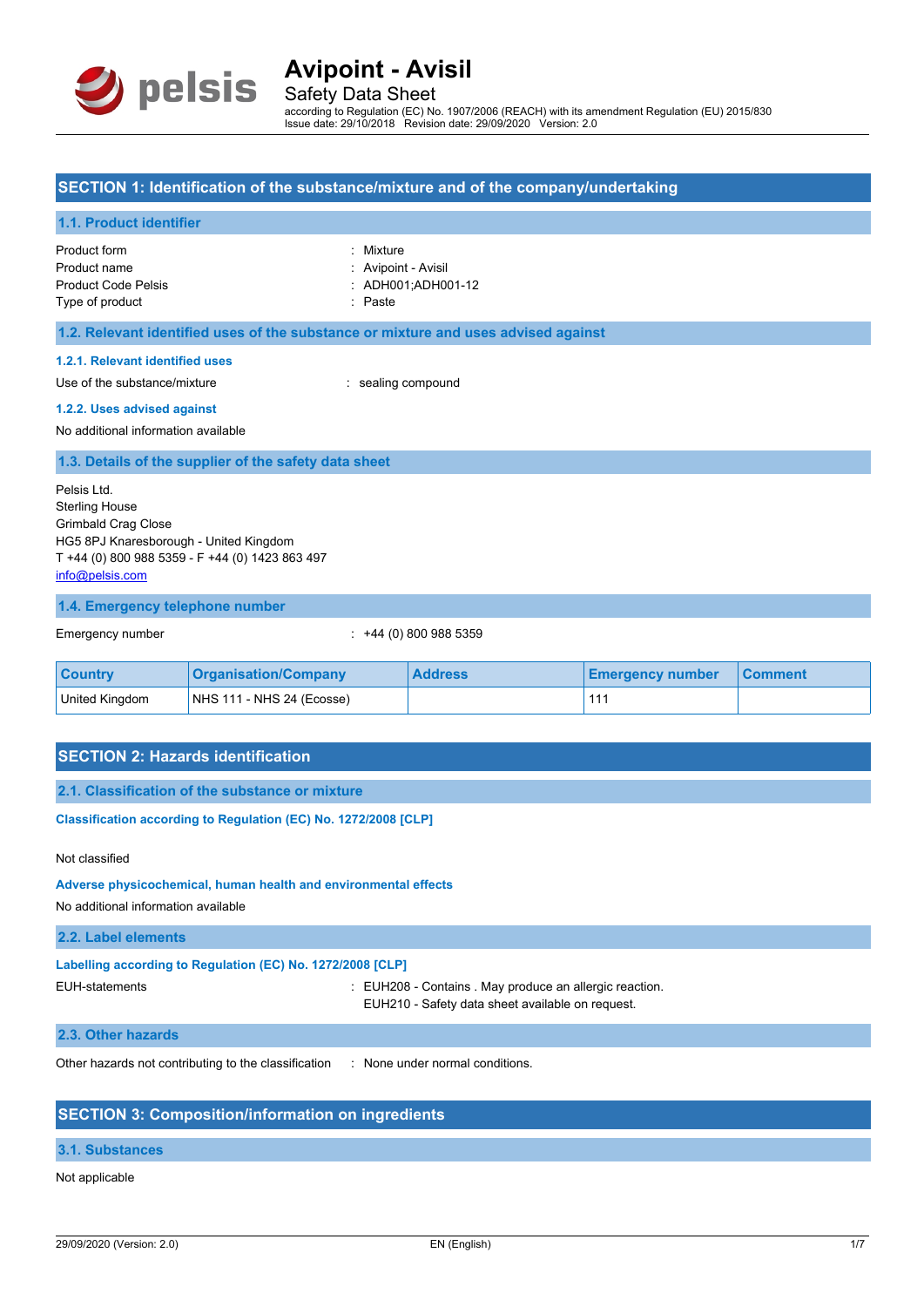## Safety Data Sheet

according to Regulation (EC) No. 1907/2006 (REACH) with its amendment Regulation (EU) 2015/830

| 3.2. Mixtures                                                                           |                                                   |                   |                                                                                        |
|-----------------------------------------------------------------------------------------|---------------------------------------------------|-------------------|----------------------------------------------------------------------------------------|
| <b>Name</b>                                                                             | <b>Product identifier</b>                         | $\frac{9}{6}$     | <b>Classification according to</b><br><b>Requlation (EC) No.</b><br>1272/2008 [CLP]    |
| 2-butanone oxime; ethyl methyl ketoxime; ethyl methyl (CAS-No.) 96-29-7<br>ketone oxime | (EC-No.) 202-496-6<br>(EC Index-No.) 616-014-00-0 | $0.1\% < C < 1\%$ | Carc. 2, H351<br>Acute Tox. 4 (Dermal), H312<br>Eye Dam. 1, H318<br>Skin Sens. 1, H317 |

Full text of H-statements: see section 16

| <b>SECTION 4: First aid measures</b>                                                                           |                                                                                                                                                                                                                                                       |  |  |
|----------------------------------------------------------------------------------------------------------------|-------------------------------------------------------------------------------------------------------------------------------------------------------------------------------------------------------------------------------------------------------|--|--|
| 4.1. Description of first aid measures                                                                         |                                                                                                                                                                                                                                                       |  |  |
| First-aid measures general<br>First-aid measures after inhalation                                              | : If you feel unwell, seek medical advice.<br>: If breathing is difficult, remove victim to fresh air and keep at rest in a position comfortable<br>for breathing. If experiencing respiratory symptoms: Call a poison center or a doctor.            |  |  |
| First-aid measures after skin contact<br>First-aid measures after eye contact                                  | : Wash immediately with lots of water. Gently wash with plenty of soap and water.<br>Rinse immediately with plenty of water. Remove contact lenses, if present and easy to do.<br>Continue rinsing. Consult an ophtalmologist if irritation persists. |  |  |
| First-aid measures after ingestion                                                                             | : If swallowed, rinse mouth with water (only if the person is conscious). Call a POISON<br>CENTER/doctor if you feel unwell.                                                                                                                          |  |  |
| 4.2. Most important symptoms and effects, both acute and delayed                                               |                                                                                                                                                                                                                                                       |  |  |
| Symptoms/effects after inhalation<br>Symptoms/effects after skin contact<br>Symptoms/effects after eye contact | : None under normal use.<br>: None under normal use.<br>: None under normal use.                                                                                                                                                                      |  |  |

**4.3. Indication of any immediate medical attention and special treatment needed**

No additional information available

| <b>SECTION 5: Firefighting measures</b>                        |                                                                                                                                                                             |  |  |
|----------------------------------------------------------------|-----------------------------------------------------------------------------------------------------------------------------------------------------------------------------|--|--|
| 5.1. Extinguishing media                                       |                                                                                                                                                                             |  |  |
| Suitable extinguishing media<br>Unsuitable extinguishing media | : Polyvalent foam. ABC-powder. Carbon dioxide.<br>: Do not use water jet.                                                                                                   |  |  |
| 5.2. Special hazards arising from the substance or mixture     |                                                                                                                                                                             |  |  |
| Hazardous decomposition products in case of fire               | : Upon combustion: formation of CO, CO2 and small quantities of nitrous vapours and<br>formation of metallic fumes.                                                         |  |  |
| 5.3. Advice for firefighters                                   |                                                                                                                                                                             |  |  |
| Firefighting instructions<br>Protection during firefighting    | : No specific measures are necessary.<br>Wear suitable protective clothing and gloves. Wear fire/flame resistant/retardant clothing.<br>Self-contained breathing apparatus. |  |  |

| <b>SECTION 6: Accidental release measures</b>                            |                                                                                      |  |  |
|--------------------------------------------------------------------------|--------------------------------------------------------------------------------------|--|--|
| 6.1. Personal precautions, protective equipment and emergency procedures |                                                                                      |  |  |
| General measures                                                         | No flames, no sparks. Eliminate all sources of ignition. No open flames. No smoking. |  |  |
| 6.1.1. For non-emergency personnel                                       |                                                                                      |  |  |
| Protective equipment                                                     | $\therefore$ See Heading 8.                                                          |  |  |
| 6.1.2. For emergency responders                                          |                                                                                      |  |  |
| Protective equipment                                                     | Gloves. Wear suitable protective clothing. See Heading 8.                            |  |  |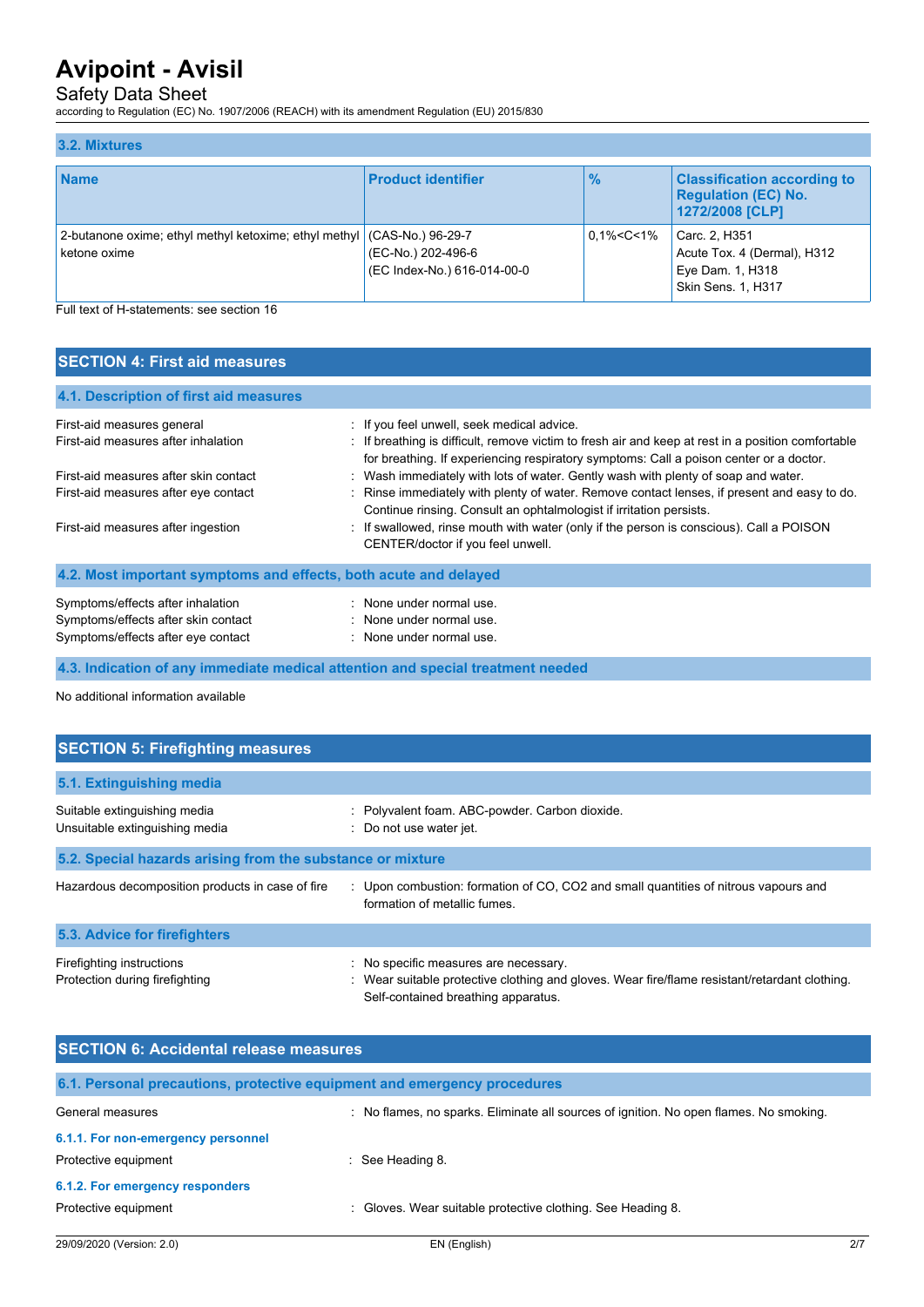## Safety Data Sheet

according to Regulation (EC) No. 1907/2006 (REACH) with its amendment Regulation (EU) 2015/830

#### **6.2. Environmental precautions**

Contain leaking substance, pump over in suitable containers. Use appropriate containment to avoid environmental contamination.

| 6.3. Methods and material for containment and cleaning up |                                                                                                                           |
|-----------------------------------------------------------|---------------------------------------------------------------------------------------------------------------------------|
| For containment<br>Methods for cleaning up                | : Collect spillage.<br>: Clean contaminated surfaces with a soap solution. Wash clothing and equipment after<br>handling. |

**6.4. Reference to other sections**

Concerning disposal elimination after cleaning, see item 13.

| <b>SECTION 7: Handling and storage</b>                                                           |                                                                                                                                                                                                  |
|--------------------------------------------------------------------------------------------------|--------------------------------------------------------------------------------------------------------------------------------------------------------------------------------------------------|
| 7.1. Precautions for safe handling                                                               |                                                                                                                                                                                                  |
| Precautions for safe handling                                                                    | : Keep away fromheat/open flames/hot surfaces- No smoking. Observe strict hygiene. Keep<br>container tightly closed.                                                                             |
| 7.2. Conditions for safe storage, including any incompatibilities                                |                                                                                                                                                                                                  |
| Storage conditions<br>Maximum storage period<br>Heat and ignition sources<br>Packaging materials | : Store in a dry place. Store at room temperature.<br>: $\approx$ 1 year<br>: Keep away from sources of ignition - No smoking. Keep away from heat and direct sunlight.<br>: Synthetic material. |
| 7.3. Specific end use(s)                                                                         |                                                                                                                                                                                                  |

No additional information available

## **SECTION 8: Exposure controls/personal protection**

#### **8.1. Control parameters**

No additional information available

#### **8.2. Exposure controls**

#### **Appropriate engineering controls:**

Keep away fromheat/open flames/hot surfaces- No smoking. Provide adequate general and local exhaust ventilation. Carry out operations in the open/under local exhaust/ventilation or with respiratory protection.

| Hand protection:                          |
|-------------------------------------------|
| Wear suitable gloves                      |
|                                           |
| Eye protection:                           |
| Safety glasses                            |
|                                           |
| Skin and body protection:                 |
| Wear suitable protective clothing         |
|                                           |
| <b>Respiratory protection:</b>            |
| Not required for normal conditions of use |

#### **Environmental exposure controls:**

See Heading 6. Avoid release to the environment.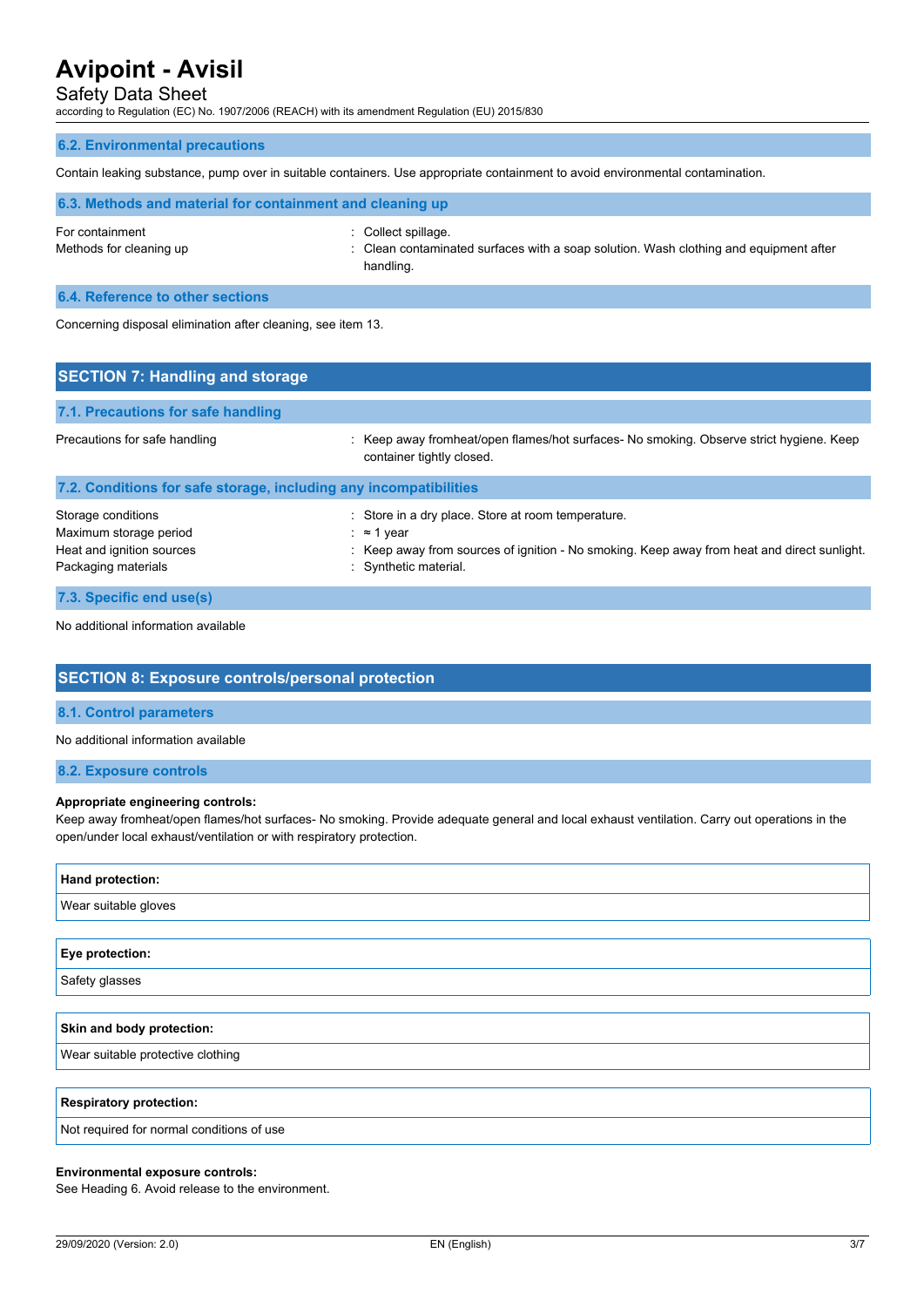## Safety Data Sheet

according to Regulation (EC) No. 1907/2006 (REACH) with its amendment Regulation (EU) 2015/830

#### **Other information:**

Do not eat, drink or smoke when using this product. Do not get in eyes, on skin, or on clothing.

| <b>SECTION 9: Physical and chemical properties</b>                                                                                                                                                                                                                                                                                                                                                                                                                                         |                                                                                                                                                                                                                                                                                                                                                                                                    |  |
|--------------------------------------------------------------------------------------------------------------------------------------------------------------------------------------------------------------------------------------------------------------------------------------------------------------------------------------------------------------------------------------------------------------------------------------------------------------------------------------------|----------------------------------------------------------------------------------------------------------------------------------------------------------------------------------------------------------------------------------------------------------------------------------------------------------------------------------------------------------------------------------------------------|--|
| 9.1. Information on basic physical and chemical properties                                                                                                                                                                                                                                                                                                                                                                                                                                 |                                                                                                                                                                                                                                                                                                                                                                                                    |  |
| Physical state<br>Appearance<br>Colour<br>Odour<br>Odour threshold<br>рH<br>Relative evaporation rate (butylacetate=1)<br>Melting point<br>Freezing point<br>Boiling point<br>Flash point<br>Auto-ignition temperature<br>Decomposition temperature<br>Flammability (solid, gas)<br>Vapour pressure<br>Relative vapour density at 20 °C<br>Relative density<br>Density<br>Solubility<br>Partition coefficient n-octanol/water (Log Pow)<br>Partition coefficient n-octanol/water (Log Kow) | : Liquid<br>Paste.<br>Various.<br>characteristic.<br>No data available<br>No data available<br>No data available<br>No data available<br>No data available<br>No data available<br>> 200 °C<br>No data available<br>No data available<br>No data available<br>No data available<br>No data available<br>>1<br>> 1000 kg/m <sup>3</sup><br>No data available<br>No data available<br>Not applicable |  |
| Viscosity, kinematic<br>Viscosity, dynamic<br>Explosive properties<br>Oxidising properties                                                                                                                                                                                                                                                                                                                                                                                                 | No data available<br>No data available<br>Product is not explosive.<br>No oxidising properties.                                                                                                                                                                                                                                                                                                    |  |
| <b>Explosive limits</b><br>9.2. Other information                                                                                                                                                                                                                                                                                                                                                                                                                                          | No data available                                                                                                                                                                                                                                                                                                                                                                                  |  |
|                                                                                                                                                                                                                                                                                                                                                                                                                                                                                            |                                                                                                                                                                                                                                                                                                                                                                                                    |  |

VOC content  $\sim$  1,014 %

Other properties : Not easily combustible.

## **SECTION 10: Stability and reactivity**

#### **10.1. Reactivity**

Temperature above flashpoint: higher fire/explosion hazard.

**10.2. Chemical stability**

Stable under normal conditions.

**10.3. Possibility of hazardous reactions**

No additional information available

**10.4. Conditions to avoid**

Keep away fromheat/open flames/hot surfaces- No smoking.

**10.5. Incompatible materials**

No additional information available

**10.6. Hazardous decomposition products**

Upon combustion: formation of CO, CO2 and small quantities of nitrous vapours and formation of metallic fumes.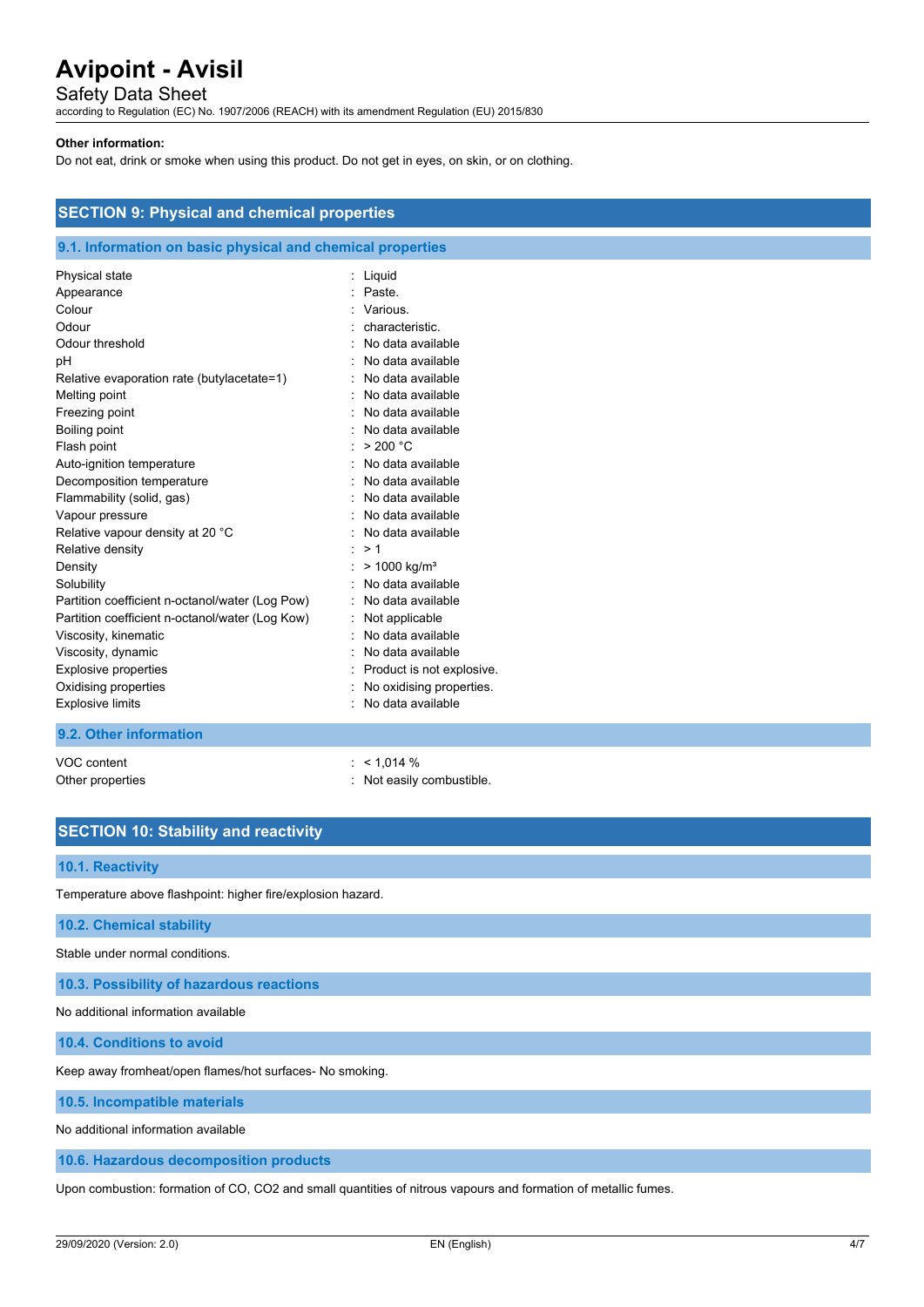## Safety Data Sheet

according to Regulation (EC) No. 1907/2006 (REACH) with its amendment Regulation (EU) 2015/830

## **SECTION 11: Toxicological information**

## **11.1. Information on toxicological effects**

| Acute toxicity (oral)       | : Not classified |
|-----------------------------|------------------|
| Acute toxicity (dermal)     | : Not classified |
| Acute toxicity (inhalation) | : Not classified |

| 2-butanone oxime; ethyl methyl ketoxime; ethyl methyl ketone oxime (96-29-7) |                              |  |
|------------------------------------------------------------------------------|------------------------------|--|
| LD50 oral rat                                                                | 2326 mg/kg bodyweight        |  |
| LD50 dermal rabbit                                                           | > 1000 mg/kg bodyweight 24 h |  |
| LC50 inhalation rat (mg/l)                                                   | $> 4.83$ mg/l                |  |
| Skin corrosion/irritation                                                    | : Not classified             |  |
| Serious eye damage/irritation                                                | : Not classified             |  |
| Respiratory or skin sensitisation                                            | : Not classified             |  |
| Germ cell mutagenicity                                                       | : Not classified             |  |
| Carcinogenicity                                                              | : Not classified             |  |
| Reproductive toxicity<br>$\sim$                                              | Not classified               |  |
| STOT-single exposure                                                         | : Not classified             |  |
| STOT-repeated exposure<br>۰.                                                 | Not classified               |  |
| Aspiration hazard                                                            | : Not classified             |  |

| <b>SECTION 12: Ecological information</b>                    |                  |
|--------------------------------------------------------------|------------------|
| 12.1. Toxicity                                               |                  |
| Hazardous to the aquatic environment, short-term<br>(acute)  | : Not classified |
| Hazardous to the aquatic environment, long-term<br>(chronic) | : Not classified |

| 2-butanone oxime; ethyl methyl ketoxime; ethyl methyl ketone oxime (96-29-7) |                                        |  |
|------------------------------------------------------------------------------|----------------------------------------|--|
| LC50 fish 1                                                                  | > 100 mg/l Oryzias latipes             |  |
| EC50 Daphnia 1                                                               | 201 mg/l Daphnia magna                 |  |
| EC50 72h algae (1)                                                           | 11,8 mg/l Selenastrum capricornutum    |  |
| NOEC chronic fish                                                            | $\geq$ 100 mg/l (14 d) Oryzias latipes |  |
| NOEC chronic crustacea                                                       | $\geq$ 100 mg/l (21d) Daphnia magna    |  |
| NOEC chronic algae                                                           | 2,56 mg/l Selenastrum capricornutum    |  |

## **12.2. Persistence and degradability**

No additional information available

| 12.3. Bioaccumulative potential                                   |  |  |
|-------------------------------------------------------------------|--|--|
| <b>Avipoint - Avisil</b>                                          |  |  |
| Partition coefficient n-octanol/water (Log Kow)<br>Not applicable |  |  |
| 12.4. Mobility in soil                                            |  |  |

No additional information available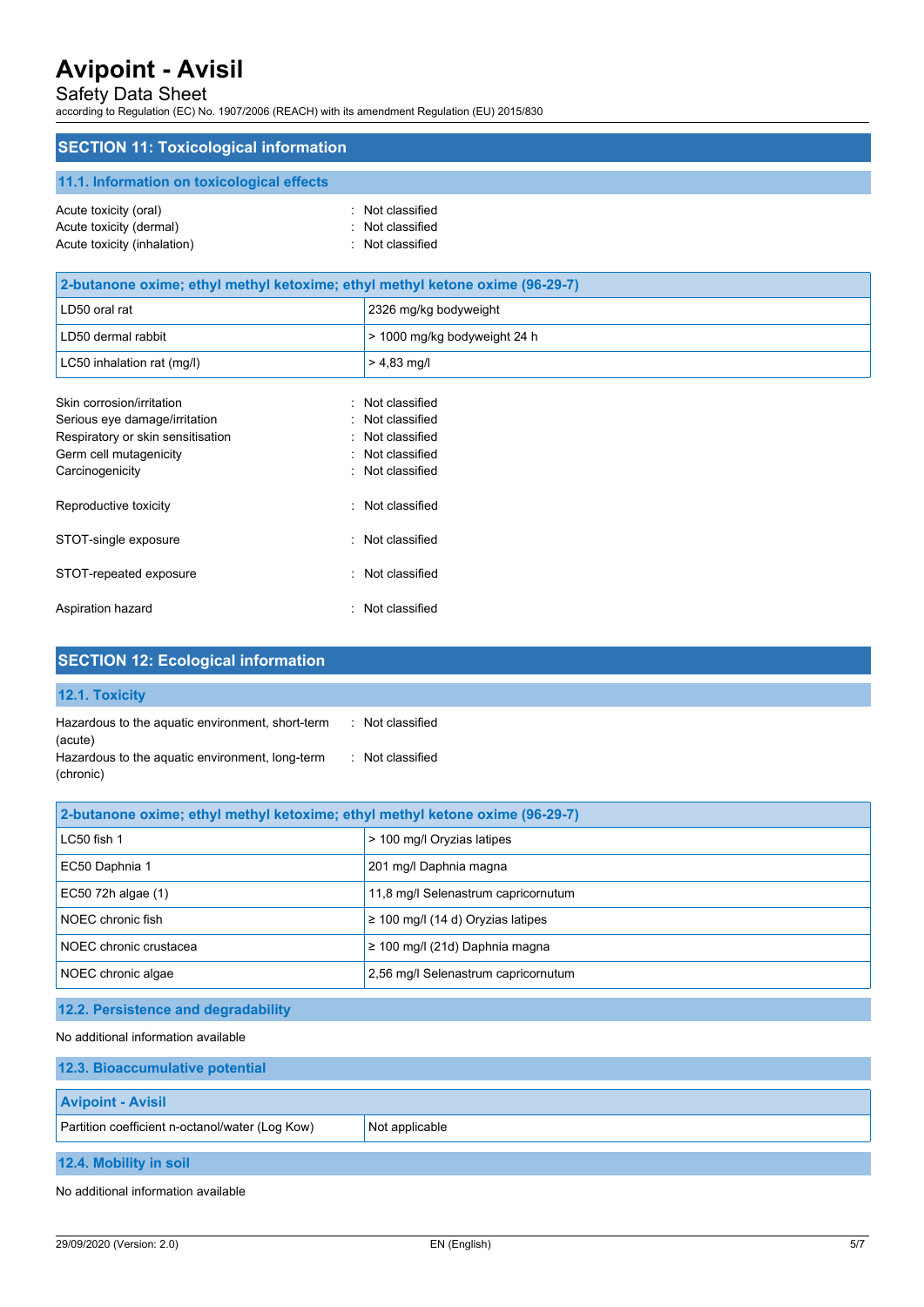## Safety Data Sheet

according to Regulation (EC) No. 1907/2006 (REACH) with its amendment Regulation (EU) 2015/830

| 12.5. Results of PBT and vPvB assessment |  |  |  |  |  |  |
|------------------------------------------|--|--|--|--|--|--|
|------------------------------------------|--|--|--|--|--|--|

No additional information available

**12.6. Other adverse effects**

No additional information available

| <b>SECTION 13: Disposal considerations</b> |                                                                                                                                                                                                                                            |  |  |
|--------------------------------------------|--------------------------------------------------------------------------------------------------------------------------------------------------------------------------------------------------------------------------------------------|--|--|
| 13.1. Waste treatment methods              |                                                                                                                                                                                                                                            |  |  |
| Waste treatment methods                    | : Dispose of in accordance with relevant local regulations. Do not empty into drains. Do not<br>allow to enter into surface water or drains. Dispose of this material and its container to<br>hazardous or special waste collection point. |  |  |
| European List of Waste (LoW) code          | : 08 04 10 - waste adhesives and sealants other than those mentioned in 08 04 09<br>08 04 09 <sup>*</sup> - waste adhesives and sealants containing organic solvents or other dangerous<br>substances<br>15 01 02 - plastic packaging      |  |  |

## **SECTION 14: Transport information**

#### In accordance with ADR / RID / IMDG / IATA / ADN

| <b>ADR</b>                             | <b>IMDG</b>    | <b>IATA</b>    |  |  |
|----------------------------------------|----------------|----------------|--|--|
| 14.1. UN number                        |                |                |  |  |
| Not applicable                         | Not applicable | Not applicable |  |  |
| 14.2. UN proper shipping name          |                |                |  |  |
| Not applicable                         | Not applicable | Not applicable |  |  |
| 14.3. Transport hazard class(es)       |                |                |  |  |
| Not applicable                         | Not applicable | Not applicable |  |  |
| 14.4. Packing group                    |                |                |  |  |
| Not applicable                         | Not applicable | Not applicable |  |  |
| <b>14.5. Environmental hazards</b>     |                |                |  |  |
| Not applicable                         | Not applicable | Not applicable |  |  |
| No supplementary information available |                |                |  |  |

**14.6. Special precautions for user**

**Overland transport** Not applicable **Transport by sea** Not applicable **Air transport** Not applicable

**14.7. Transport in bulk according to Annex II of Marpol and the IBC Code**

Not applicable

## **SECTION 15: Regulatory information**

**15.1. Safety, health and environmental regulations/legislation specific for the substance or mixture**

#### **15.1.1. EU-Regulations**

Contains no REACH substances with Annex XVII restrictions Contains no substance on the REACH candidate list